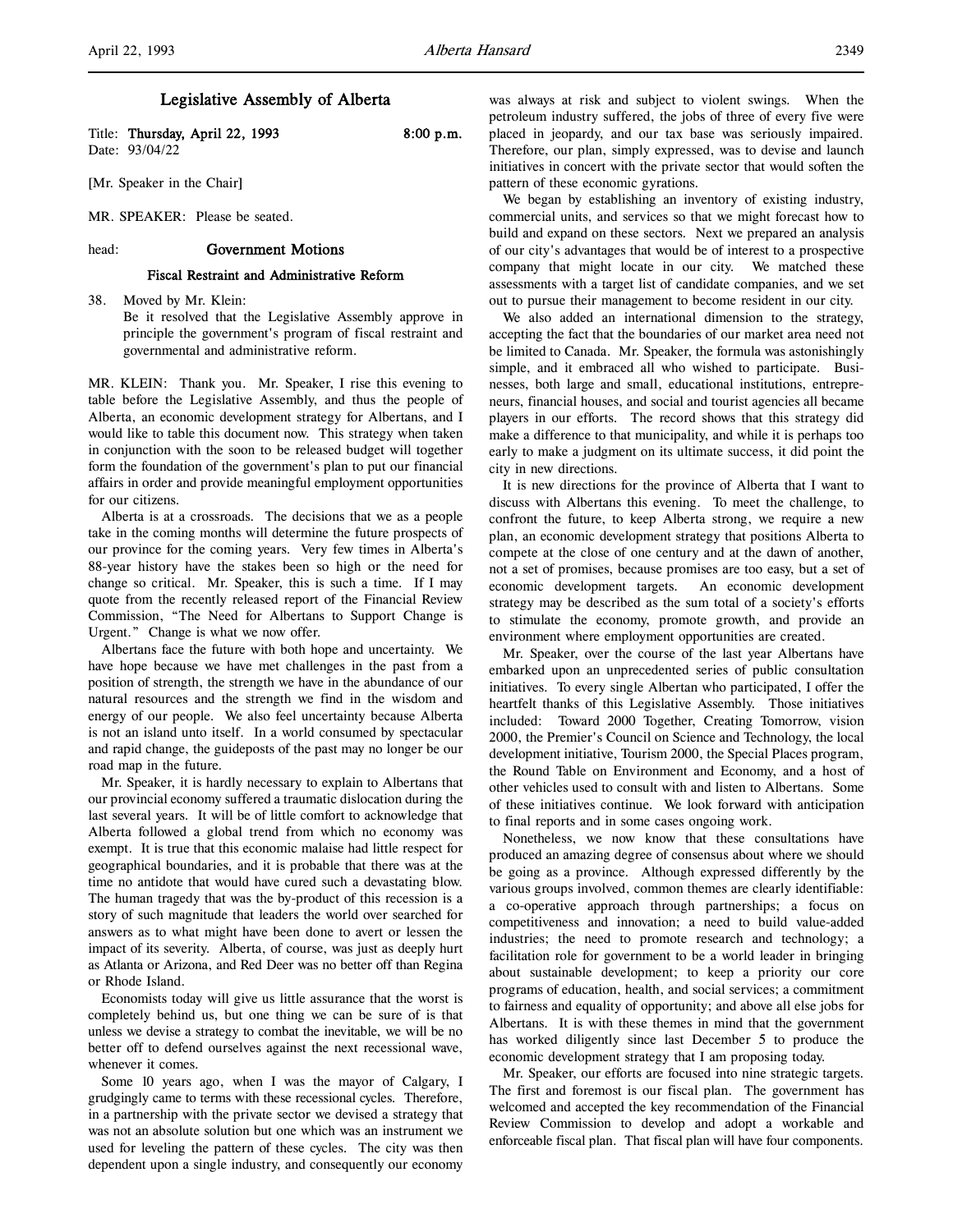# 8:10

The first part, of course, is the budget itself, to be unveiled by the Provincial Treasurer. It will focus on balancing revenue and spending over four years. In the longer term we plan to generate a surplus to eliminate the net debt, and I cannot overemphasize the importance of this policy. All of our other undertakings are fundamentally rooted in our ability to balance the budget, not in a brutal way but in a planned and orderly way. Mr. Speaker, balancing the budget is a matter of cutting low-priority expenditures and creating new sources of revenue for government from increased investment. I can say little more about the budget this evening other than to assure you that it is being prepared with two themes in mind. One, we don't have a revenue problem; we have a spending problem. Secondly, no society has ever been taxed back to prosperity.

That belief leads me to the second component of our fiscal plan: the need to create a more competitive tax environment. Alberta faces a number of disadvantages, such as a small domestic market, high transportation costs to reach other markets, higher construction costs associated with a cold-weather climate, increasing global competition, rising input costs, and a dependency on lower international commodity prices. If we cannot change those things, then we must change what we can.

One thing we can change is our taxation regimes and strategies. Many of the business and industry representations we received during our public consultations stressed the need for Alberta to maintain a competitive business climate, and although we have the lowest taxes in Canada, that may not be enough. This government is committed to meaningful tax reform. Let me make it very clear: we are looking at making our taxation policies more competitive and less intrusive, not to deal just with the numbers but with the structure.

We will therefore launch a comprehensive review of all taxes, taxation policies, and methods to determine if, in fact, there are ways of restructuring our tax regimes to make Alberta more competitive and to stimulate investment, not to introduce new or additional taxes but to reform the taxation system. The creation of an Alberta tax reform commission is an option we will discuss with a broad range of interest groups in order to be satisfied that we have the proper vehicle to examine tax reform.

Mr. Speaker, as I learned during my time as minister of the environment, creating the right review process is fundamental to getting the right answers. We want the right answers as we look at things like the machinery and equipment tax, the hotel tax, education financing, corporate tax rates and structures, and other taxation issues which have been identified by members of the public. A prime example of a tax that makes us uncompetitive is the aviation fuel tax, a tax that literally encourages airlines not to buy fuel in a province dependent on its ability to market and sell oil and gas products. Our objective once again is not to raise more revenue through more taxes, as some other parties would like to do, but to attract more investment to Alberta by making our tax regime more competitive than any other jurisdiction in Canada. Piecemeal reviews of various tax issues have been ongoing over the years, but a broad and comprehensive examination of all Alberta's tax policies has not been undertaken since the 1950s, and it is long overdue.

The third component of the fiscal plan is to deal with the costs associated with the size and structure of government itself. We believe that it is incumbent upon government to review all of our operations first to ensure that we are as streamlined and as efficient as possible before asking Albertans to make their contribution. We believe also that Albertans are ready to play

their part if they see that we in this Chamber are doing our part. It is fair to say that we have been working nonstop since December 5 to meet our part of the bargain.

For the record, Mr. Speaker, let me outline our progress in this area. We have reduced the size of cabinet from 26 to 17. We have reduced the number of deputy ministers and assistant deputy ministers accordingly. The resulting amalgamation of whole departments continues to this day. We have reduced the number of cabinet and caucus committees from 26 to four, and we have opened up that committee system to the public. We have reduced the size of the public service by 20 percent since 1986, and that includes most notably the 1,800 employees who accepted our voluntary severance package this spring. Most importantly, we have made these reductions in a fair and honest way with respect for each and every individual.

We have cut the salaries of cabinet ministers by 5 percent and, I might mention, the Leader of the Official Opposition and the leader of the Liberal opposition. We have cut the salaries of senior officials by 2 percent. We have challenged the senior administration in hospitals and universities and municipalities and others to do the same: not the rank and file, not the teachers or nurses or clerks, but the senior administrators who manage those institutions.

The Government Reorganization Secretariat continues its complete review of all agencies, boards, and committees to determine potential areas for amalgamation, downsizing, and privatization and, in some cases, elimination altogether. The report of that secretariat will be released within weeks.

The list goes on, Mr. Speaker, and the work goes on, because no fiscal plan is complete without this rigorous examination of our own operations.

The fourth and final component of the fiscal plan is to reduce or eliminate direct financial assistance to business. Mr. Speaker, when we talk about a new role for government, we mean that we must be a facilitator and not a participant. [interjections]

MR. SPEAKER: Order, Edmonton-Kingsway. That's the sixth time. Order.

MR. KLEIN: Direct intervention to drive diversification was a policy decision of the early 1980s, and I might add that it was a policy decision that was endorsed by the business community and most Albertans. It was a policy that did pay dividends, but it was a policy that also incurred losses. [interjections]

# Speaker's Ruling

# Decorum

MR. SPEAKER: Pardon me, hon. Premier. Excuse me, please. Hon. members, we went through this earlier today. I expect the courtesy of the House. You know the appropriate standing order: 13.

Mr. Premier.

MR. KLEIN: Thank you, Mr. Speaker.

We will continue to meet the commitments incurred in that period, but the policy of using direct financial intervention to drive an industry may be considered officially terminated.

Before I leave the matter of fiscal policy, I want to publicly issue an invitation to those who watch and assess Alberta from afar. Before they pass judgment on Alberta and on what this government is committed to in its fiscal plan, I invite them to visit this magnificent province of ours, to see Alberta, to see the infrastructure that we have built in terms of our roads and our schools and parks and hospitals and universities and facilities for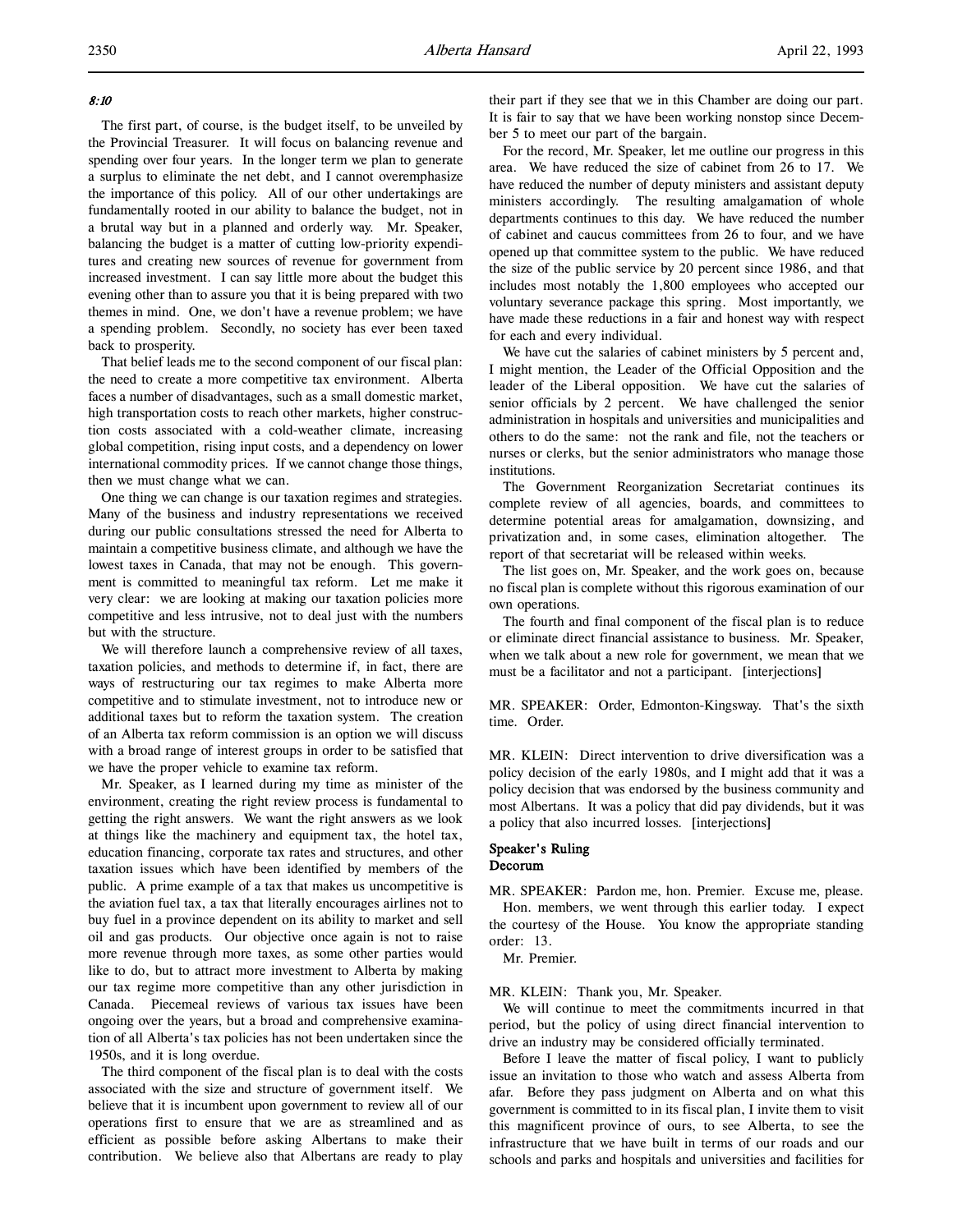our seniors and facilities for our young people, to see firsthand those things we call deemed assets that simply can't be calculated in pure financial terms. I believe it is incumbent on those who pass judgment upon us and our province to come and see that there has been money well spent and that when we talk about debt and deficits and assets and liabilities, we are talking about an investment called Alberta. So come and see some of the measurables not yet measured. Mr. Speaker, we are doing everything we can to protect the future of that investment, and that means a solid fiscal plan with clear targets, immediate action, and positive results. Albertans will see that plan on May 6.

#### 8:20

Mr. Speaker, while I said that our four-point fiscal policy was the key to our economic development strategy, this plan is also made up of eight other strategic targets where we will focus our energies in the future. In the 1990s no plan for the future is complete without a commitment to research and innovation. It shall be the policy of this government that science, technology, and industrial innovation are critical components of economic growth and form an integral part of our economy. Both the public and private sectors are engaged in a number of areas where work on research and innovation is under way. We must harness those initiatives.

As outlined in the paper I tabled earlier, the government proposes a number of specific moves in this area, including developing innovative models to foster joint university/industry research, to substantially increase the focus on commercialization of technologies for sale abroad, to increase available funding for investment through public and private capital funds, and, working through Alberta Education, to ensure that science, technology, research, and innovation all become an integral part of our curriculum. In dedicating ourselves to this policy of research and innovation, we must remind ourselves that a world of rapid change only accommodates those who change with it.

The third element of our economic development plan is to build on our strengths; that is, to rededicate ourselves to the industrial sectors that have sustained us so well in the past. Nothing more, Mr. Speaker, than getting back to the basics.

Mr. Speaker, in previous efforts to diversify, more emphasis was put on developing new industries and less emphasis was put on sustaining the old, and that must change. A critical part of our economic development strategy will be to refocus our efforts in agriculture and food, petroleum and related industries, forestry, tourism, high-technology infrastructure, and small business in general. In each of these areas we have identified our strengths and set targets for the future.

In agriculture and food we are stressing value-added products, re-examining payment structures such as the Crow rate, and developing new sectors such as ethanol production, all to meet our target of doubling the value of food processing shipments by the year 2010.

In petroleum and related industries the Minister of Energy has in four short months made tremendous progress in continuing to revamp the royalty system for an annual industry saving of \$25 million and in simplifying, reducing, and eliminating regulations and administrative costs.

In forestry, consisting of over 600 Alberta companies and more than \$3.5 billion in investment activity, our target remains to be a world leader in sustainable forestry development. It is nothing less than an investment in our future.

Another of our strengths, tourism, currently employs 100,000 Albertans and generated an estimated \$2.8 billion in revenues in 1991. The government, by continuing to promote Alberta at home and abroad, invest in tourism-related infrastructure, and train a highly skilled hospitality work force, has set a target to exceed tourism receipts of \$4.4 billion by the year 2000.

Small business represents 90 percent of all Alberta business and will always be a strength. Our task is to do what we can to make it easier for small business to thrive. The government, as part of its review of agencies, boards, and commissions, will identify ways in which to improve access to capital. It will also address the special needs of small business during our comprehensive review of taxation policy. We believe there may be creative ways in which to reduce or defer some taxes for small business start-up. As well, in partnership with municipalities and business organizations we intend to establish business centres in Edmonton and Calgary to better co-ordinate our activities with small business in particular. Mr. Speaker, we will continue to work with the federal government to ensure that our mutual efforts at supporting small business are co-ordinated with little or no reduction and overlap.

A final strength upon which we need to build, Mr. Speaker, is one that truly is a success story of our diversification drive in the 1980s, and that is our high-technology infrastructure. Just as research and innovation is a component of our economic development strategy unto itself, the infrastructure that supports it is a strength we must build upon. From our research institutions, both public and private, to the incredible technology available there and to the highly educated and skilled work force that drives it, we have much to offer an information-based world.

Mr. Speaker, building on our traditional strengths is only the first step in creating new wealth in our province. There are other emerging areas that if carefully selected could create exciting new opportunities for wealth creation. Short of direct government financial assistance we can do much to promote activities in areas such as environmental engineering and design, information technologies, aerospace and advanced materials, medical services and biotechnology, and transportation infrastructure. As part of our economic development plan the government will work with the private sector to facilitate the growth of these industries in order that they complement our more traditional activities.

A fifth element of our economic development strategy is a refocusing of our efforts to stimulate community-based economic development. In the past, as I pointed out, our efforts had been to attract nonresident investors by being an economic participant. That will change, Mr. Speaker. Our efforts in community-based economic development will be to foster growth from within the community by providing proper infrastructure and acting as a facilitator. We will be encouraging communities to adapt a regional approach and to pool their resources in order to offer a wider scope of amenities. To assist in this regard, the Department of Municipal Affairs will commence a review of the role of regional planning commissions to ensure that their efforts conform to this new policy. We will also continue the local development initiative that identifies and adjusts existing programs within smaller communities. We will also launch three pilot projects to assist the potential of Alberta local and diversification bonds to encourage residents in local projects.

MR. McINNIS: This is all NDP policy.

MS BARRETT: Stole it from us.

MR. McEACHERN: Yeah, almost sounds like a New Democrat.

MR. KLEIN: Glad you like it.

Finally, we are examining the concept of a risk insurance fund to protect bondholders should projects prove not to be viable. Mr.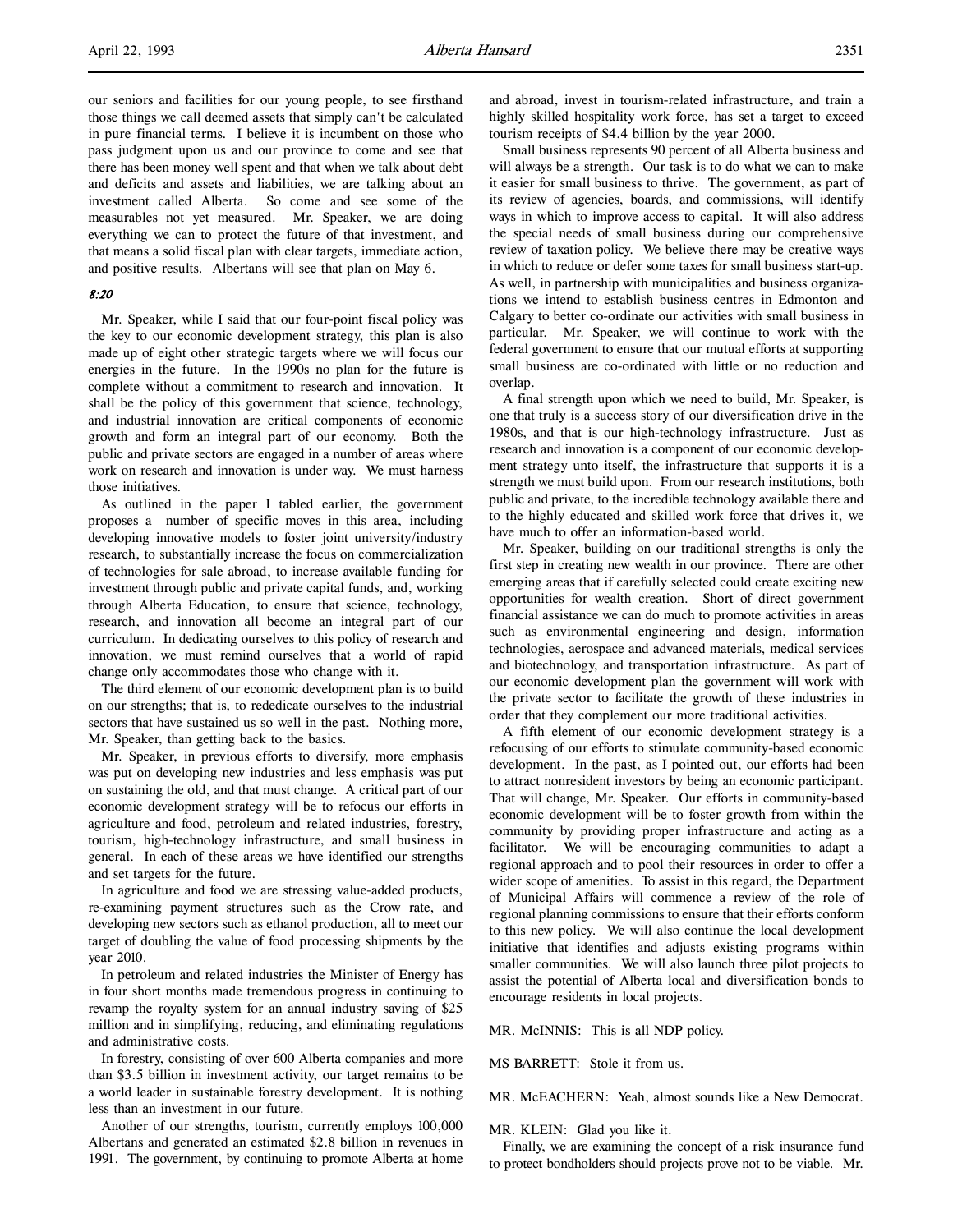Speaker, in all of these efforts at community-based economic development we want to provide the tools for Alberta's smaller communities to compete in a competitive environment.

The sixth part of our economic development plan speaks to an issue that was raised time and time again through our many public consultations. It is the urgent need to reform our regulatory environment; in effect, to change the way we do business. This process began with the restructuring of cabinet departments in December, but it has become clear to us that it must be formalized into an action plan. A review of regulations and legislation will have two phases.

In phase 1, commencing immediately, all departments will be required to strike a small task force of senior officials to identify regulations and policies needing revision or outright elimination because they are seen to be unnecessarily cumbersome or outdated. Mr. Speaker, this review will be completed by September 1, 1993. Action plans to amend or eliminate identified regulations will commence immediately thereafter.

In phase 2 input will be solicited from business, large and small, agriculture and energy associations, and other advocacy organizations to identify regulations which in their opinion may hinder economic development or that have proven contentious in the past. One example of this currently under way is the review of the Electric Energy Marketing Agency, which at the request of the stakeholders will be completed on July 15 of this year. Nonetheless, with this two-stage regulatory review, one internal and one external, and with the introduction of sunset clauses and streamlined administrative practices, our goal is to reduce the often cumbersome government rules and regulations.

# 8:30

Mr. Speaker, no economic development strategy can be considered complete without an international strategy. This seventh element of our plan recognizes that Alberta is an important and influential player in the international marketplace. Alberta currently exports approximately \$19 billion in goods and services, and we are setting a target of increasing that figure to \$24 billion by 1996. A key to this strategy will be to reorganize and refocus our international offices. A review of these operations is currently under way, and we are satisfied from preliminary reports that we can do a better job to promote Alberta and Alberta exports abroad. Priorities for these offices will be trade and investment, immigration, and tourism promotion. By joining forces with the federal government's international efforts and by involving the private sector more effectively, we are confident that we can do a better job and save money at the same time.

The cost savings involved from the restructuring will allow us to increase our presence in the new areas. The government intends to pursue the concept of retaining, at minimal cost, individuals resident in targeted areas who can promote Alberta through their contacts without the expensive overhead associated with full-fledged foreign offices. A trade expert is now located in Siberia. We have added a representative in Taipei in the Canadian Chamber office, and in June we will appoint an individual in New Delhi, India. If successful, we envision a network of these local representatives in numerous locations around the world to promote our province.

Before I leave the international arena, Mr. Speaker, allow me to say a word about our emphasis on immigration that I alluded to earlier. Alberta is an open and tolerant place that welcomes those who want to contribute to the building of our society. We know that some who've come to Alberta face a difficult transition. Different languages and traditions and culture can be intimidating things. Let there be no misunderstanding of our policy. To those

who wish to come to Alberta to participate in the building of a great province, to those who want to work hard and make a better life for themselves and their children, to those who will respect our laws and work within our institutions we offer an open door to the greatest province in the greatest nation on earth. It matters not where you come from, what language you speak, or what religion you practise. Alberta's history is the story of newcomers, and so it shall be Alberta's future.

Mr. Speaker, our international strategy also involves initiatives at home. At home the international business information systems will be enhanced. As well, the forum for international trade training will be provided at Grant MacEwan Community College. This is a program to provide skills for Alberta employees to learn concepts and practices of international trade and advance skills for employers and owners of businesses exporting or considering export opportunities.

Finally, we will aggressively promote the reverse trade show marketing concept to entice more international business leaders to hold conferences and trade fairs and meetings in Alberta. An aggressive international presence is critical to helping Albertans send their goods and services abroad. It will take time, and it will cost money, but in economic development terms the benefits of selling Alberta far outweigh the costs. In setting a target of increased exports to \$24 billion by 1996, we reaffirm our policy to make Alberta a force to be reckoned with on the international stage.

Mr. Speaker, the eighth component of our plan is to deliver on Albertans' stated desire to work with other governments in a spirit of co-operation and not confrontation. This, too, was a common theme throughout our public consultation process. There was a time in this country not so long ago when our relationships with other governments, particularly in Ottawa, were marked by barriers and mistrust. Our mutual economic needs are too critical to allow that pattern to continue. Aside from any political allegiances we may or may not have, we now need new economic alliances. Our economic future will depend on a clarification of responsibilities between the federal government, the provinces, and municipalities.

Mr. Speaker, we need to bring down the barriers and build economic partnerships. Progress and potential exist in a number of areas. In environment, for instance, we will continue our work to streamline the environmental assessment and review process and to ease the regulatory burden. In Alberta itself we will be reducing the regulatory overlap between Alberta Environment, local planning authorities, local health authorities, and Alberta Health. In the area of interprovincial trade Alberta will be a vocal participant in favour of reducing interprovincial trade barriers at the national negotiations to commence in June of 1993. We will propose formalizing a western economic development strategy with the other three western Canadian provinces to make the best use of our pooled resources. We have endorsed in principle with other western Canadian provinces the development of regional industry alliances in the area of value-added food products and environmental technologies.

With Alberta's distance from markets the development and maintenance of modern, efficient transportation is critical. Our partnerships with other governments will focus on the proper integration of our transportation networks. To build upon our current infrastructure of road and rail, the government will commence immediately the development of an Alberta air transportation strategy. In consultation with the newly formed airport authorities in Edmonton and Calgary, whom we will ask to take the lead, and with the assistance of Alberta's smaller airports, our task will be to make the most of our already formidable air transportation infrastructure.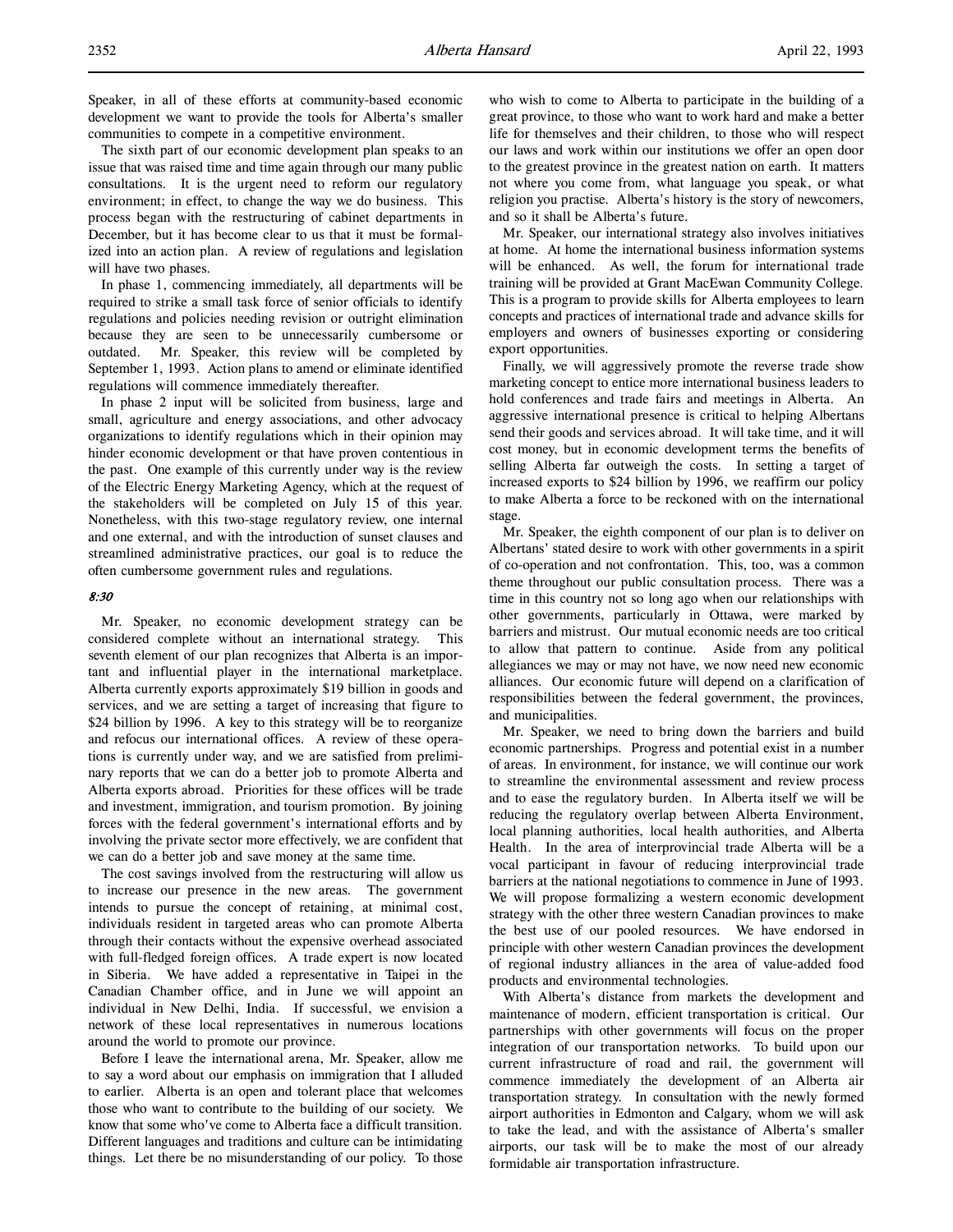Mr. Speaker, Alberta is a partner in this country, and our task is to make the most of our partnerships, regardless of past differences.

The ninth and final element of our economic development strategy, the truly human element, is job creation through skill development. It involves nothing less than preparing tomorrow's Albertans for tomorrow. Well-educated and highly trained people are the key to achieving our goals. We need results-based education that prepares our students to meet emerging technologies and to deal with change more rapidly than at any other time in the past. Some things can be done immediately, such as our intention to simplify access to financial assistance for students. To that end, we will be consolidating into one department the services provided by the Students Finance Board, the Alberta vocational training program, and related assistance under the supports for independence program. Some of these issues are much more broad, and it is therefore the government's intention to immediately launch a broadly based call for public input into a practical, long-term plan for adult learning with particular emphasis on increased training and retraining opportunities in the labour market. This action has been called for by many Albertans and was most notably a common theme from those who participated in the Toward 2000 Together process.

#### 8:40

Mr. Speaker, those nine strategic areas together form the basis of an economic development strategy for Alberta. As I said at the outset of my remarks, it is not a set of promises; it is an economic development plan that sets targets, and the most important target of all is employment opportunities. We believe that focusing our energies into these nine areas will build a climate conducive to wealth generation and job creation. Indeed, our target – not our promise but our target – is the creation of 110,000 new jobs between now and 1997. It is a realistic and an achievable target that will require all of us to play our part. For government it means a complete dedication to making these nine strategic areas our priority. It also means putting our financial affairs in order. As I said, the Provincial Treasurer will bring down a budget that will call for sacrifice but will also complement the initiatives set out in this plan. For business, industry, and labour it means a new relationship with government where an agreed upon set of targets is achieved with an agreed upon economic strategy. For the public it means that change brings risk, but risk brings opportunity.

Mr. Speaker, we do not profess to have all the answers. To the critics who demand all the answers we offer instead ideas, we offer targets, and we offer a plan. Let them do the same. We lay this plan before the people of Alberta confident that it reflects their vision of the future, that it echoes the words of a Canadian historian who wrote that there are few parts of the Earth where history is bound so inseparably to the character of the land itself. You can feel the history of Alberta as you travel across it, and you can feel the future too. It is with our eyes fixed firmly on the future that we offer this plan for Albertans and trust in their judgment.

I thank you.

MS BARRETT: Mr. Speaker, in his closing remarks the Premier said: let the critics offer a better alternative. Quite frankly, on an einsy-teinsy budget the New Democrat Official Opposition offered five substantive papers this winter which put this document to shame. We costed out every one of our programs. We didn't talk about vague targets. This isn't even an economic wish list. You wouldn't present this to Santa Claus. He'd have no faith in it. I can't believe the vagueness of this statement, and I want to ask,

first of all: how much did the government spend advertising in the daily newspapers today, asking people to watch this incredibly important speech? How many copies of this vague document did they run off? I want to know if this is the election material that this government plans to hand out at taxpayers' expense in a couple of weeks when they drop the writ. If it is, I say, "Shame on them."

Now let's talk about the most important subject facing Albertans right now, and that is unemployment. Who was the brilliant person in the American election who finally said to George Bush, "It's the economy, stupid"? This is not about the economy. This is about vague wishes. This is about generalized targets, and they can't even prove the accuracy of their so-called projections noted on the last page, page 23. It's the vaguest thing I've ever seen.

Mr. Speaker, let's talk about unemployment. Do you know that for every person unemployed it costs the system \$54,000? It would be cheaper to hire them than to leave them unproductive. Fifty-four thousand dollars a year in lost productivity, lost consumption, and demand for benefits that people need: that's what it costs.

Does this document say exactly where the jobs are going to come from? Not a bit. Not a one. Mr. Speaker, in the Edmonton Journal today, Safeway advertises lots of jobs, "Maximum 15 hours per week." Is this where the Premier gets his figures from for his 110,000 jobs over the next four years? Give me a break. Fifteen hours a week is not employment, and you can't have economic recovery without employment.

I'd like to point out some other facts about unemployment. Mr. Speaker, there are 3,400 fewer Albertans with jobs today than there were four years ago when this Conservative government was re-elected. According to the government's own employment statistics, last month there were 1.210 million employed Albertans compared to an average of 1.214 million in 1989. There are 50,500 more Albertans out of work today than there were four years ago. That's no track record to be proud of.

I can't believe the unmitigated gall and all this standing ovation for a track record where that Premier sat at a cabinet table knowing that the former Provincial Treasurer was not telling the truth when he stood here and asked these people to stand up, in a standing ovation, while he declared his budget to be balanced. It was deceitful, it was wrong, and Albertans are going to be mad when they get to the polls in a few weeks, Mr. Speaker.

Last month Alberta's actual unemployment rate was 10.7 percent, was 10.1 percent on the seasonally adjusted basis. In 1989, the last time we went to the polls, Alberta's unemployment rate averaged 7.2 percent. They think they've got something to be proud of? Not a chance.

In about the same four-year period, Mr. Speaker, the unemployment rate for youth was 16.7 percent going into the summer of 1989. Now it's 10.1 percent. By the way, I want to tell you that in the same four-year period the Conservative government ran up the provincial debt by \$10 billion and lost billions of taxpayers' dollars on fiascos like NovAtel, MagCan, and GSR.

MR. SIGURDSON: What business acumen that was.

MS BARRETT: Yeah. Oh, these guys are great managers all right. They tell Albertans that only they know how to run a province. Give me a break.

They've accrued the worst debt per capita ratio in the country. They ought to be ashamed. Then the Premier says he's cut the salaries of ministers, deputy ministers, and assistant deputy ministers by 5 percent and senior executive employees by 2 percent, but not the salaries of teachers and nurses. Mr. Speaker,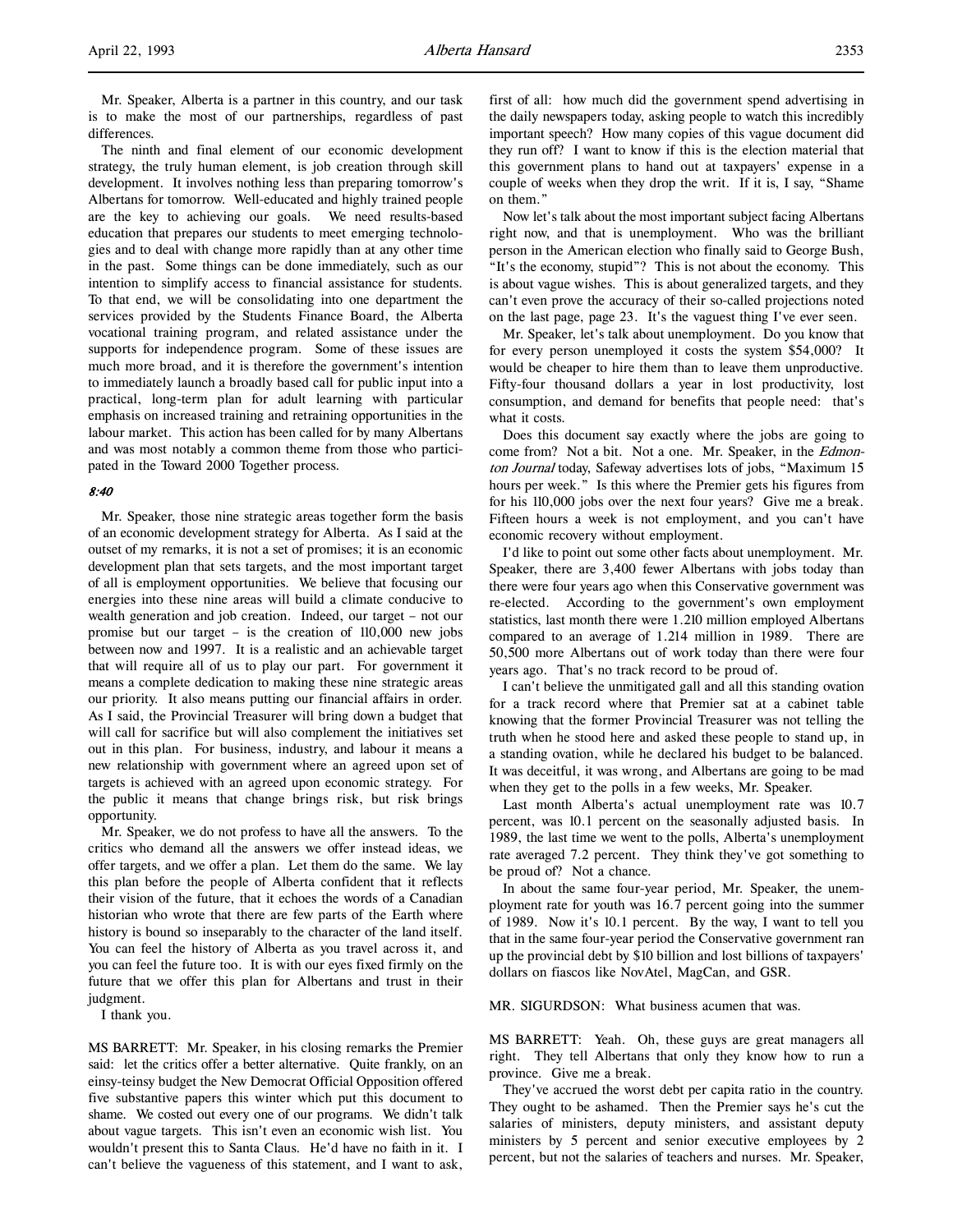not only are they losing in their wages; they're losing their jobs by the hundreds and by the thousands. [some applause]

MR. KOWALSKI: Are you happy about that?

MS BARRETT: No, we are not happy about that, Mr. Deputy Premier. The applause I think has to do with the accuracy of the statement.

Mr. Speaker, in response to the government's, the Premier's challenge to have the critics offer a better alternative, the New Democrats developed five big, major policy papers this winter, each one of which is 30 pages long, each one of which is detailed when it comes to every job that is projected and how much will be spent on every one of the initiatives. I notice the government cloned – cloned – a lot of the ideas and left them vague. You don't want to be specific, having adopted New Democrat ideas.

Mr. Speaker, I propose to you that this document is nothing more than an election strategy; it is thinly veiled. I wonder, in conclusion, about the Provincial Treasurer and the Premier telling us a few weeks ago that we're going to get a unique budget. What's a unique budget? You `nique' up on them and get them when they're not looking? I expect that this budget we're going to get on May 6 will not be a line-by-line budget. I think it's going to be a vague economic statement like this. I don't think you've got the plan. I'll tell you who does though: the New Democrats. Phone us at 427-2236 and I will personally send you copies of an economic and fiscal plan that is going to work for the people of Alberta and that isn't so vague it wouldn't even constitute an economic wish list.

By the way, in conclusion, I say no to the motion. It's a silly motion. It's as bad as every one of the motions that this government has presented in this House since 1986. They haven't got a fiscal plan. They haven't got an economic plan. They haven't got a renewal plan. All they want to do is get through the next election. It won't work.

## 8:50

MR. SPEAKER: The minister of agriculture.

MR. ISLEY: Thank you, Mr. Speaker. I listened very carefully to my favourite little snowflake from Edmonton-Highlands, and I didn't hear any specifics. I heard a lot of emotion. I heard talk of five big policy papers. I'm assuming what was said about the five big policy papers is representative of what is in them. As far as the unique budget is concerned, you'll have to wait a week or so.

It's a pleasure to stand in my place as minister of agriculture and congratulate the Premier on what I would say is an excellent economic strategy with a lot of meat in it, if the people across the House can understand. What I'm particularly impressed about is the move back to building on the strengths of the Alberta economy and the recognition in this document that the first strength is agriculture and food production.

I'm also very pleased, as should be many others in the House, that this document announces an enhanced ethanol policy for the province of Alberta. Very specifically, it does two things. It guarantees in a five-year contract that the 9 cents a litre that is on the table today will remain for a five-year period, and it makes the grain going into ethanol plants eligible for the Crow benefit offset program as long as that program is in place, assuming that once the program is not in place, the method of payment will have been changed and the distortion in grain prices on the prairies will disappear. I think it's important also to note that the policy will terminate in the year 2000. You'll remember that I said it's a

contractual arrangement for a five-year period. If either of the parties across the way were to form a government in this province, I doubt that anyone in business would go into a contract with them, after listening to their two leaders using all their questions in the last two question periods trying to encourage the government to break contracts as opposed to honour them.

I'm also pleased to see the emphasis that is put in here on the local development initiatives and the announcement of three pilot projects using community development bonds as a mode of financing them. I might say that those community development bonds and those three pilot projects could be created by privatesector individuals; they could be created by community-based associations. There's a definite incentive in the structure of the program to bring a fair amount of equity into the project to ensure success. That is done by providing an 80 percent security on the bond if there's 25 percent equity, 90 percent if it's 30 percent equity, and 100 percent security on that bond if it's 35 percent equity. We look forward to some of the communities that have been out there talking about projects coming forward rather quickly to be the first three pilots. Once those pilots are done and assessed, then we'll make the decision as to whether we move to a full-fledged program.

What I'd like to do now is say a few words about what we're recognizing in here as Alberta's number one industry, and that's agriculture and food. Alberta today has the largest primary farming industry on the prairies when you test it in terms of cash receipts at the farm gate, achieving \$4.9 billion in 1992. That means that because of the diversification of Alberta agriculture, with 60 percent of the cultivated acres that the province of Saskatchewan has, for three years running we have had a larger cash return to our farmers. That's directly related to the way the farmers have diversified and started to value add to their own primary products.

We have moved to the point where we produce one-quarter of Canada's wheat crop, one-third of its canola crop, one-half of the barley crop, and close to half of the nation's oats, which by the way are selling at premium prices and exports are up over 100 percent in the last year. I think they're up 400 percent since oats were taken out from under the Canadian Wheat Board. We now produce close to 45 percent of Canada's beef cattle. As a result of the feedlot industry infrastructure that has developed and the two most modern slaughterhouses probably in the world, certainly in North America, being located in our province, we now slaughter 55 percent of Canada's beef herd.

The hog industry is receiving fairly good returns at the moment. We still have problems to resolve in the hog processing sector, and we're continuing to work on those. I might add that I believe I had some support from across the way when we picked up the recent losses in Gainers and kept that plant operating, a plant which returns to this government from provincial income tax more money than I announced that day, a plant that since we've taken it over has injected \$110 million worth of salaries into the city of Edmonton, has paid over \$13 million in utilities and taxes to the city of Edmonton, and has put over a billion dollars into the pockets of northern Alberta producers from the purchase of hogs and cattle.

Let me now talk a bit about Creating Tomorrow, which the hon. Premier made reference to as one of the consultative processes that we went through recently which contributed partly to the development of the economic strategy. Creating Tomorrow was a process that was started because many in the agricultural industry didn't feel that they really got enough input into the Toward 2000 Together process and started a parallel process, industry driven, beside it, if you wish. There were 14 regional conferences held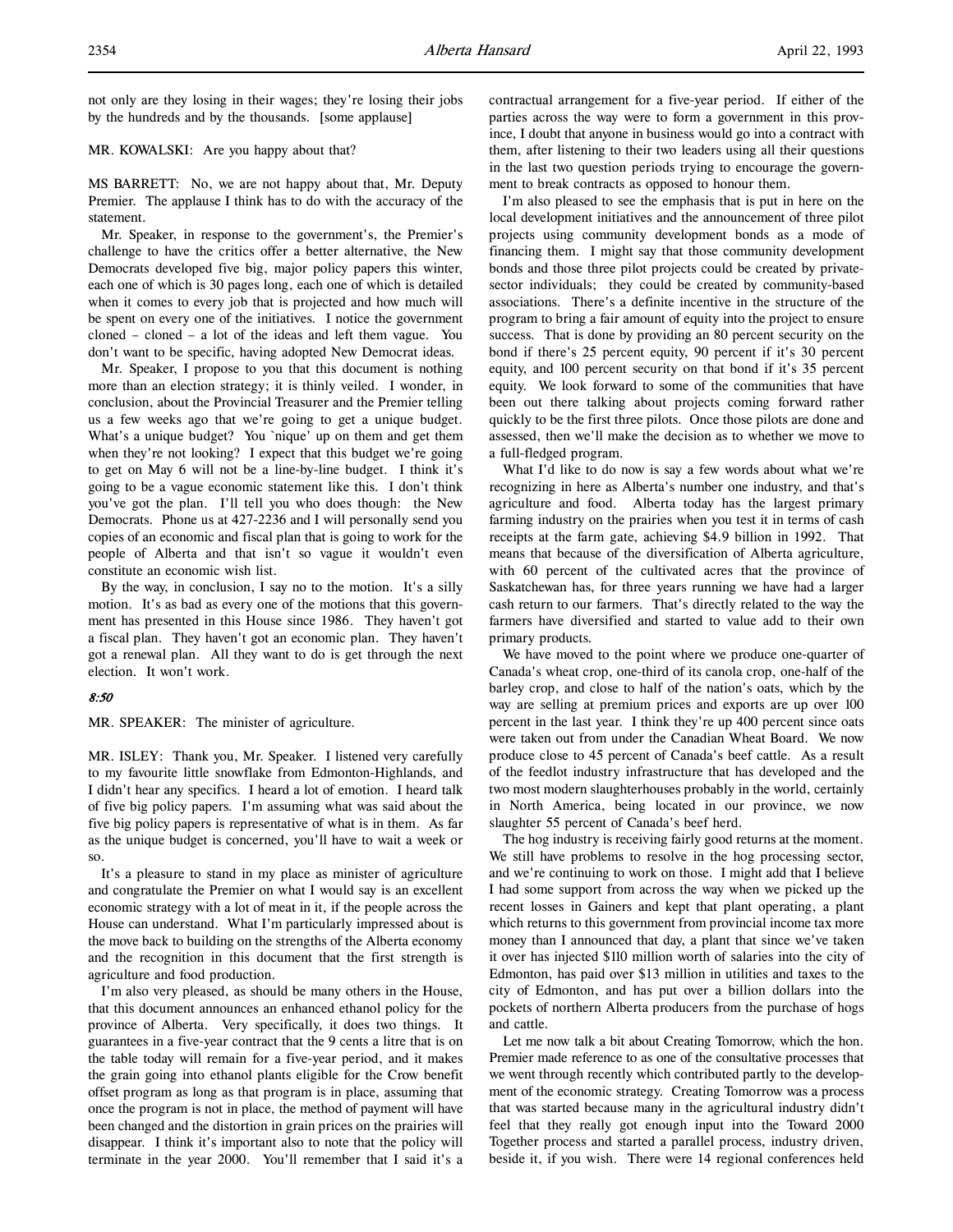under Creating Tomorrow, from as far south as Bow Island to as far north as Fort Vermilion, to the east side of the province and to the west side, with two of those being in Edmonton and Calgary to involve the food processing industry. It then culminated with the provincewide two-day conference in Red Deer on January 7 and 8, 1993. In total, over 2,000 people in the industry – primary producers, processors, agrifinancing people, agribusiness people – came out and took part. They came out of Red Deer with a very clear vision statement as to where they wanted to see this industry by the year 2007. It reads as follows:

Alberta's agriculture and food industry will: be profitable, be environmentally sustainable, be globally competitive, value its people. They do not want to depend on government, as most of the policies I hear from the ND Party would indicate.

They also established three specific goals.

- Goal 1: To improve our competitive position in domestic and international markets.
- Goal 2: To sustain our natural resource base and the environment.
- Goal 3: To enhance the strengths of our people, families and communities.

Then they proceeded to attempt to develop strategies that would achieve those goals and subsequently that vision. Under goal 1, "to improve our competitive position in domestic and international markets," they had strategies such as "develop competitive cost structures" and "identify and respond to opportunities and changes in markets."

#### 9:00

I would submit to members of the Assembly that the current heated debate around the Dr. Carter study on the continental barley marketing proposal is an example of what people were asking for here. I think it would be fair to say that the bulk of those 2,000 participants would be very supportive of the institution of the continental barley marketing proposal which would simply expand the off-board selling opportunities to our barley producers that they already enjoy within Canada, providing that barley goes for animal consumption: opening that up and expanding it to anywhere in North America and expanding it to processors who process barley for human consumption. As we discussed in question period today, the study would indicate a \$65 million additional return to the producer at the farm gate. The study also projects that the new marketing opportunities would encourage the transfer of more acres of land into barley production and could lead to a net gain of \$127 million to the industry.

The implementation of that proposal would not do away with the hon. Member for Vegreville's favourite institution, the Canadian Wheat Board. It would simply leave the Wheat Board in the position of handling export sales that are offshore. The Wheat Board could cut down on its administration a bit by no longer being between the producer and the buyer in North America, and the Wheat Board could prove to producers that it gets the best return to them, because it would have the option of playing in the North American marketplace and the world marketplace as well.

Another strategy was to "ensure government activities strengthen, not compete with, the private sector," which is very consistent with some of the themes that you heard the Premier talking about. "Generate, transfer and apply information and technology." "Develop value-added products." A strong recognition that one of the greatest impediments to increasing the valueadded products on the prairies is the way the Western Grain Transportation Act pays the \$724 million annually to the railways to do nothing but take grain in its rawest form, uncleaned, and put it into export position for the benefit of some other nation. I'm pleased to say that at the conclusion of the mini economic

conference held in Alberta, where Deputy Prime Minister Mazankowski and seven federal cabinet ministers spent two days in discussions with our Premier, Mr. Klein, and seven provincial cabinet ministers in Calgary, an agreement was reached on reform of the Western Grain Transportation Act.

Basically, there were three points to that agreement. With respect to the method of payment of the Crow benefit under the Western Grain Transportation Act, the ministers agreed to continue the present process aimed at finding a national solution through a whole farm income approach, net income stabilization, ag type. That really says that we agreed to try and find a national solution that would pay the producer, because the only people or institutions that have net income stabilization type accounts are producers.

Secondly, we agreed that the federal government will proceed with enabling legislation which will provide for a national solution which can include provincial variations in design and delivery of the program. That basically says that you could deliver that program differently in B.C., Alberta, Saskatchewan, and Manitoba.

Thirdly, it was agreed that enabling legislation would be introduced in time for August 1, 1994, implementation. We have also submitted to the federal government the Alberta preference as to how we would like to see this work. I think it would be fair to say that the Alberta preference has the Manitoba compromise in it now, it's got the Quebec compromise in it, and it's got a little bit of the best solution, which was the old Freedom to Choose.

Basically we're saying that we're prepared to start with that \$724 million as was outlined in the Toronto meeting, set aside the railway allocation of \$88 million which would be used to pay the fixed costs on grain-dependent branch lines until they're abandoned, and it would be used to partly offset additional transportation costs to affected producers.

Secondly, we've agreed – and this is the Manitoba compromise – to 10 percent of the balance then being used for the adjustment allocation, which, number one, would address the Saint Lawrence seaway costs and hence allow us to take them out of the Canadian Wheat Board pool account from which they're currently paid. That would have the immediate impact of increasing the price of grain to the producer in Alberta by approximately \$8 per tonne, maybe \$8.50 for all on-board grains. We're proposing that the balance of 90 percent would then be issued directly to the farmer's NISA account based upon arable acres that they operate – not necessarily own but operate – adjusted for productivity, adjusted for distance from port, and that that go on into perpetuity. It's possible, in my mind, that we could end up with a national agreement that pays out everyone the same way, under the same triggers under NISA, where the farmer's determination of his entitlement could be done differently. You know, we're not insisting that Manitoba or Saskatchewan follow the Alberta model, and we're hoping that they don't try to insist that we should have to follow theirs.

Another strategy is to "diversify commodities, products and services to meet present and future market needs," and lastly to "develop market-responsive continuing education and training."

When I move to goal 2, "to sustain our natural resource base and the environment," the strategies that our people at the grassroot level came up with were:

- Research and develop environmental information and technology
- Educate industry participants about environmentally responsible production, processing and distribution practices
- Advance public education about environmental and food quality issues
- Test current and future policies, programs and regulations for environmental responsibility and use appropriate ones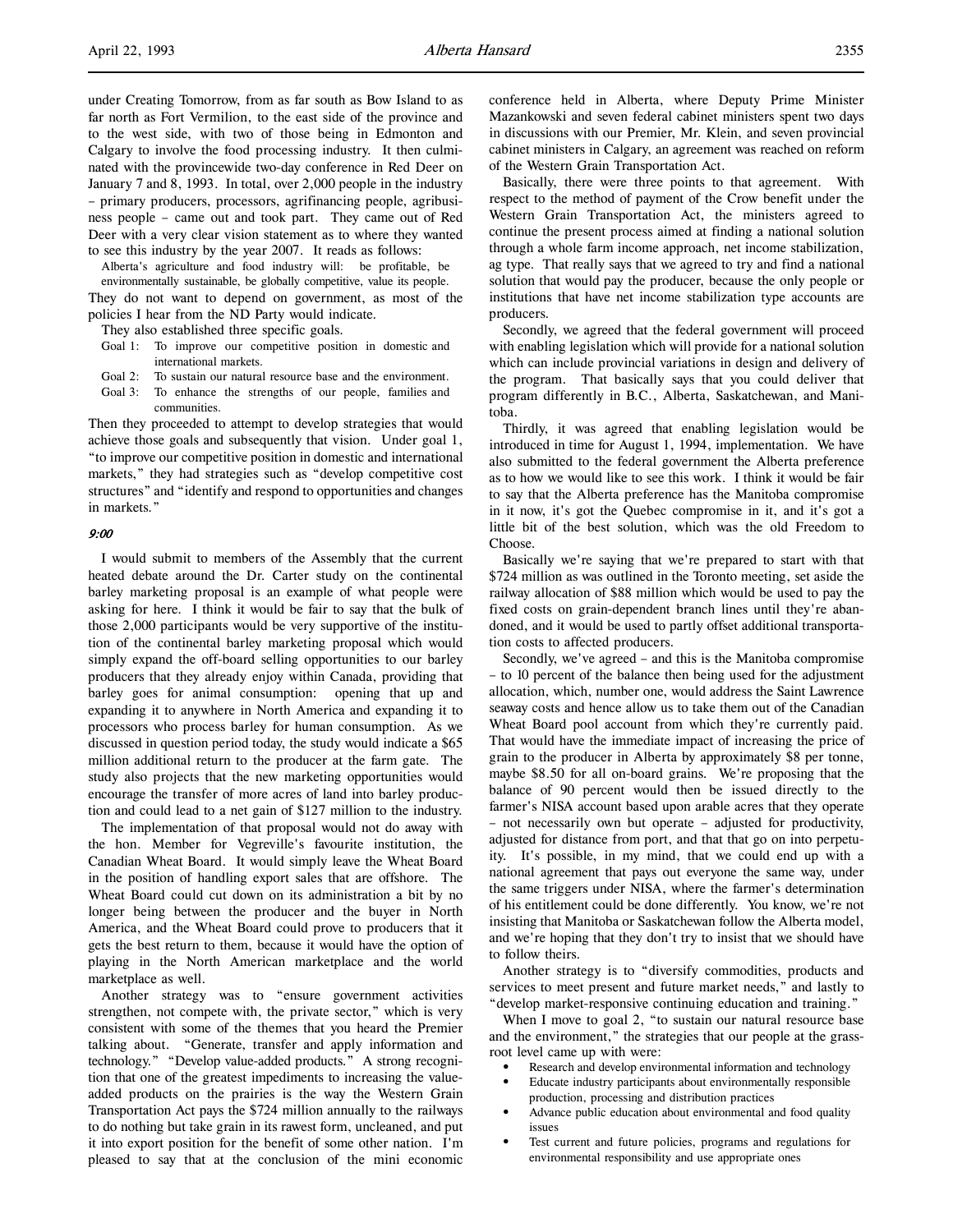- Develop incentives to protect and improve the environment
- Build strategic alliances inside and outside the agriculture and food industry

Under goal 3, "to enhance the strengths of our people, families and communities," they came up with the following strategies:

- Improve quality of life through rural development, including local value-added industries
- Encourage family business and entrepreneurial spirit
- Provide opportunities for and encourage continued education and training
- Build pride by projecting a positive image
- Attract youth and new entrants to the industry
- Increase public understanding of our agriculture and food industry, including its benefits to Albertans.

I would also have to say, Mr. Speaker, after attending, I believe, 11 out of the 14 regionals and the Red Deer conference that the other main messages that we were hearing were: "Government, step out of our life. Don't direct us. Be a facilitator. Don't come up with programs that tell us what we should be producing or that send the wrong signals as to what we should produce. Open the marketplace up to us. Let us read the market signals." I think it's certainly our intent – and that's so consistent with what you heard the Premier saying – to move in that direction.

#### 9:10

We made a commitment at the end of the conference in Red Deer that if it was their desire, we would set up an industry advisory committee – self-funded, not government-funded – the mandate of that committee being to push and urge the government on the one hand to implement the type of strategies that I've outlined here and work on the program changes and at the same time encourage industry to buy in and do their part. The response to that was dramatic in terms of the number of nominations that we received, and we've currently got a committee independent of government assessing those nominations to make the recommendations on who should be on that committee. I'm hoping that within the next two weeks we will be able to announce the membership of that committee, and it will be able to start its work.

On the department side it is currently finalizing the first white paper ever written in this province on agriculture, which is at this point in time being debated in front of the standing policy committee. Once it goes through those stages, it will be released to say: this is what government is prepared to do in response to this large consultation process that we went through.

With those comments let me just encourage particularly those opposite to read and understand this and quit trying to direct the lives of our farmers.

# MR. SPEAKER: The Member for Edmonton-Meadowlark.

MR. MITCHELL: Thank you, Mr. Speaker. I was listening to the rather smooth presentation of the Premier tonight. As we progressed probably 50 or 60 percent through that paper, one compelling thought kept coming to my mind, and that was Peggy Lee's comment: is that all there is? If anything distinguishes this document, it is its level of superficiality, it is its lightness, it is its lack of depth, it is its lack of insight.

Mr. Speaker, as I listened to the presentation, how trite it was, I realized that perhaps the only thing that would be missing by the end of it was some reference to *Paradigm Shift* or mention of In Search of Excellence or the odd reference to Faith Popcorn. This is a pop document, Mr. Speaker. This is not a plan. This is not a focus on the future where we can take this province. This is not leadership.

If you need an example of lack of leadership, Mr. Speaker, I draw your attention to page 9. One of the most important issues facing government today is what it shouldn't be doing. How can it get out of the way of the private sector? How can it stop picking winners? Well, it can sure pick losers. The fact is that this Premier can't make a decision about that particular overwhelmingly important issue. It says right here, his words, "Reduce or Eliminate Direct Financial Assistance to Business." Which is it, Ralph? And if you're going to eliminate it, then, why do you dwell upon the point . . .

MR. SPEAKER: Order. Proper names of constituencies.

MR. MITCHELL: Which is it, Premier? And if it is that you're going to eliminate it, why is that you dwell in this particular paragraph on the fact that

the government has created Standing Policy Committees to ensure that an ongoing program review is in place and that clear criteria for grant programs are established and available to the public.

Well, if you're going to eliminate it, why would you need criteria upon which grants would be determined? There is no leadership. There is only indecision. There is only pure cynical politics, Mr. Speaker.

I was struck as well by the quality of presentation. I said to myself: I wonder which ad agency wrote this document? As it unfolded further and further, I realized that no ad agency would have put its name to this document. This is an inside job. It is a document which emphasizes CCR: consult, consider, and review.

In and of themselves those aren't bad ideas. Governments should consult the people of Alberta. That should be an ongoing process. There should be openness, and there should be a fundamental reform to the Legislature process that allows that to happen. We have such a detailed reform in our mandate for reform document. There is no detail in this document about how to truly consult and create openness. It is not improper that a government should consider. Of course they should consider, and it is certainly not improper that a government should review, but let's remember that this government shouldn't be in the mode of considering, consulting, and reviewing. It should be in the mode of doing, taking action. They have had the problems that have given rise to efforts of this nature, to identification of the issues embodying a document like this. They have had evidence of these problems for seven consecutive years. This government, the people on this front bench, the people on this back bench, many of them have been in the government for seven consecutive years. They have presided over the financial slide that this government has undertaken. The Premier, Mr. Speaker, has been in this government for four of the last seven years. Finally, after five months of his stewardship – and I use that word loosely – of this government, we get something that resembles some kind of plan, and that is incredibly light and incredibly weak.

I was struck by the expense, and I, too, wonder, as my colleague from Edmonton-Highlands wondered: how many copies of this document are going to be produced and at what cost, and is this going to form the basis of some kind of political campaign in the next election? I was struck by that old adage that we used to see in 1989 or 1986: you know, the Conservatives were going to buy Albertans' votes with their own money. Well, they've taken that one step further. They're now actually going to buy with Albertans' money the very campaign that's going to sell Albertans – or they think it is – on buying them with their own money.

It is a cynical document. It says that it sets targets of 110,000 jobs. They can't defend where these jobs are going to go. It's as though they picked these numbers out of the air: 8,300 in other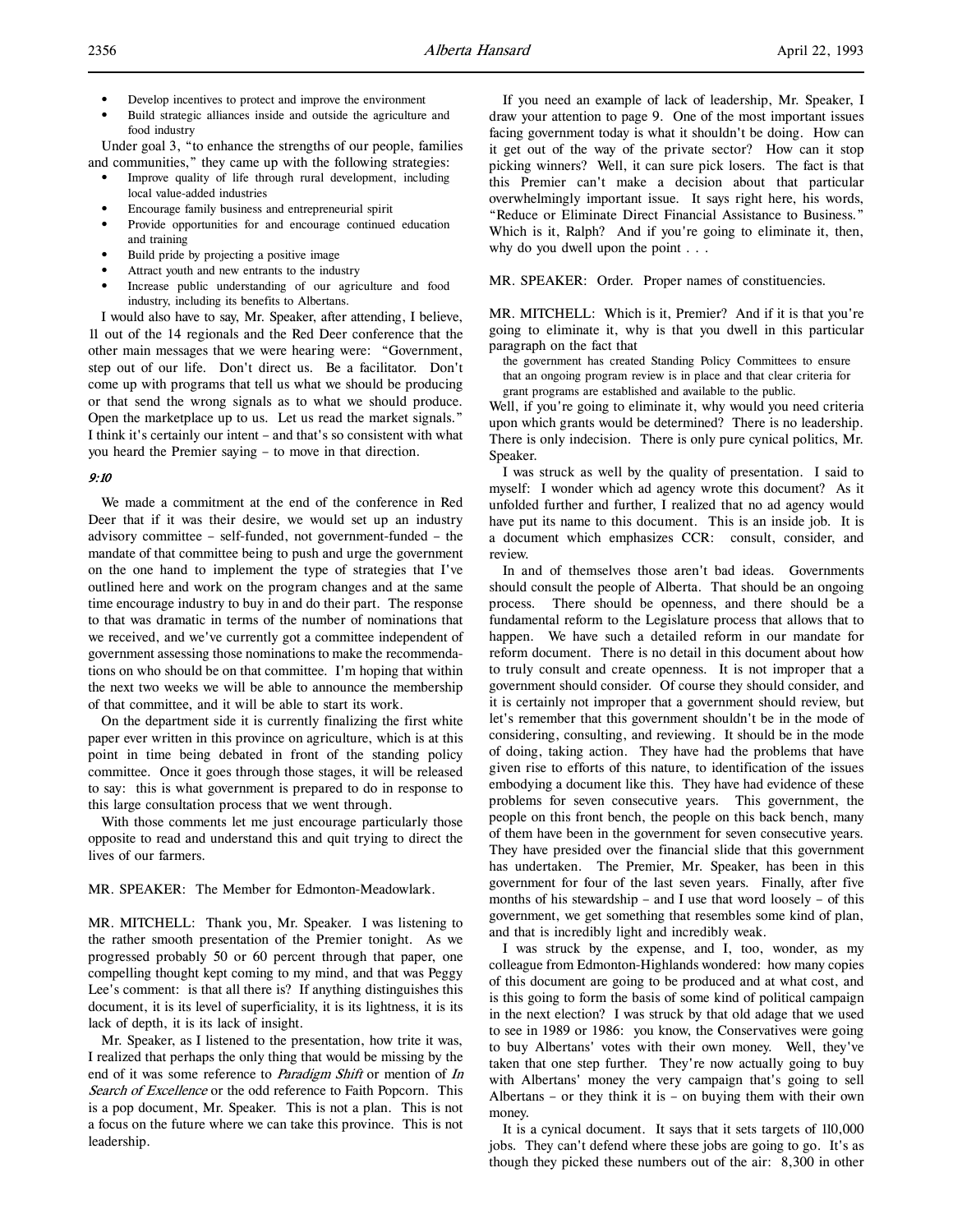manufacturing – other manufacturing; I wonder which "other" that would be – 39,100 jobs, not 39,101 or 39,102 but 39,100, in community, business and personal service; 17,800 in tourism and travel. I wonder how they picked those numbers. I wonder in what smoky room and which one of the triumvirate did it, the three that seem to be running this government.

If you looked at the cost of this government's job creation strategy, taking NovAtel, MagCan, GSR, Myrias Research, and Northern Steel, you'll see that they spent \$797 million of Albertans' money to create 2,065 jobs. That's \$385,000 a job. If you multiply that by 110,000 jobs, that's \$385 billion. That's a promise, Mr. Speaker: \$385 billion to create those jobs.

Mr. Speaker, to carry the cynicism one step further, the Premier asserted his commitment and his understanding of the importance of immigration and immigrants to this province. He was exactly right in what he said: immigrants have assisted us in building this province. Immigrants do not create a drain on our social assistance programs. Quite the contrary. Immigrants create jobs. Many of them take jobs not from Canadians and not from Albertans, but they do jobs that Canadians and Albertans don't seem to want to do, and in the process of doing that they build a base. They create businesses, and they create jobs for other Albertans and other Canadians. If some of them have to come to this country, and very few of them do, without speaking English, it is hardly a strain on us Albertans, on the generosity of Albertans to say, "We will assist you to learn to speak English." From the point of view of the Premier tonight, these are only words. They are words, and he had the chance to act when those words were directly confronted by his Minister of Community Development. The one action that would have proven that he meant those words would have been to ask her to resign her position in that portfolio.

# 9:20

The Premier said: we really want to look to the future. I can appreciate that; he sure doesn't want to look to the past, Mr. Speaker. He certainly doesn't want to look to the past. Let's talk about eight consecutive deficit budgets. Let's talk about targets. That's how much credibility these targets have. We had a target in 1991-92 to balance the budget. They had it. I have quotes from *Hansard* where the Premier got up and said: this is a great plan, that 1991-92 budget; we're going to balance the budget. Two point six billion dollars out. It's very interesting that they would emphasize targets. They've got a track record of being able to assess targets.

They have presided in the past over a slide from \$12 billion in positive assets seven years ago to \$11 billion in negative liabilities: \$23 billion. This Premier, although he says he wants to be change, was here for four of the seven years that it took them to implement this financial collapse. They have lost \$2.1 billion in loans and loan guarantees. Mr. Speaker, let me put that in perspective. An average year's corporate income tax revenue to this government is \$700 million. The insult is that they took three years' worth of corporate income tax, invested it in business, in a way that businesses would be better able to do with market discipline, and the injury that they added to that insult is that they lost it.

What this document comes down to, Mr. Speaker, is a question of credibility. Does it mean anything? If it means something – it probably doesn't mean very much – could the government ever implement it? Do they have the credibility to establish in people's minds that they, in fact, could implement it?

AN HON. MEMBER: None.

MR. MITCHELL: Well, none.

Mr. Speaker, credibility comes from the past. Let's look at that track record. They said that on December 6 it was a new dawning, it was a new government, it was under new management. I say that if it was under new management, they would have been different. They would have been changed. They had the chance to do it. They could have said no to the \$9.3 million that they wanted to throw into Gainers, and they said yes. No change. That could have happened on December 5. It could have happened on October 5. It did happen months before that, and it happened again weeks after this so-called change. If they were changed, they would have said no to the \$50 million that they threw at Canadian Airlines. We said no to those two things not because that was an easy decision in either case, but because that is a necessary decision. We do not have the money. Until they back up that kind of rhetoric with some kind of tough political decisions, it amounts to nothing more than rhetoric. [interjections]

#### MR. SPEAKER: Order.

MR. MITCHELL: Why would anybody want to believe that this can happen? If they were different, Mr. Speaker, they wouldn't have taken \$4.5 billion . . . [interjections]

# Speaker's Ruling

# Decorum

MR. SPEAKER: Order. [interjections] Order. It seems fairly evident that Edmonton-Belmont is back in the House.

Hon. Member for Edmonton-Meadowlark, I'm a bit concerned that that last named member plus your own leader are in some exchange, and I can't hear what your comments are. Perhaps now you'll continue.

MR. MITCHELL: I'd be happy to repeat them for you, Mr. Speaker.

They're not different; there is not change. This is the same old crew trying to give itself some kind of new polish and some kind of new label, but it has not changed. What we have is a document that is too smart by half. It is, in a word, I believe, pathetic. It will not work. It is superficial. It does not set out a plan. We have waited for five months. There is still no plan; this does not constitute one. What we need in this province is an election, and we challenge the Premier to call one just as soon as he possibly can.

#### MR. SPEAKER: The Minister of Energy.

MRS. BLACK: Well, Mr. Speaker, thank you for recognizing me. We've just endured another 20 minutes of pure boredom from something that has nothing to say.

Mr. Speaker, I rise tonight to speak on Alberta's new economic development strategy. This is a new day in the province of Alberta. The pop document that the hon. Member for Edmonton-Meadowlark referred to is something that I suggest he read and he try and digest; I know it's difficult. Maybe over the weekend he'll be able to digest this. We've just listened to another 20 minutes from him, and you know, there wasn't one thought that came out of the man's mouth. There wasn't one idea, one alternative, or one suggestion that came out of his mouth. It's the same nonsense that we have heard for four years in this Legislature. He hasn't given us one thing, not one thing.

He talked about consulting, Mr. Speaker, consulting and reviewing. Well, that's the role of government, something the Liberals will never have to face because they don't know how to be a government. They don't know how to represent the people.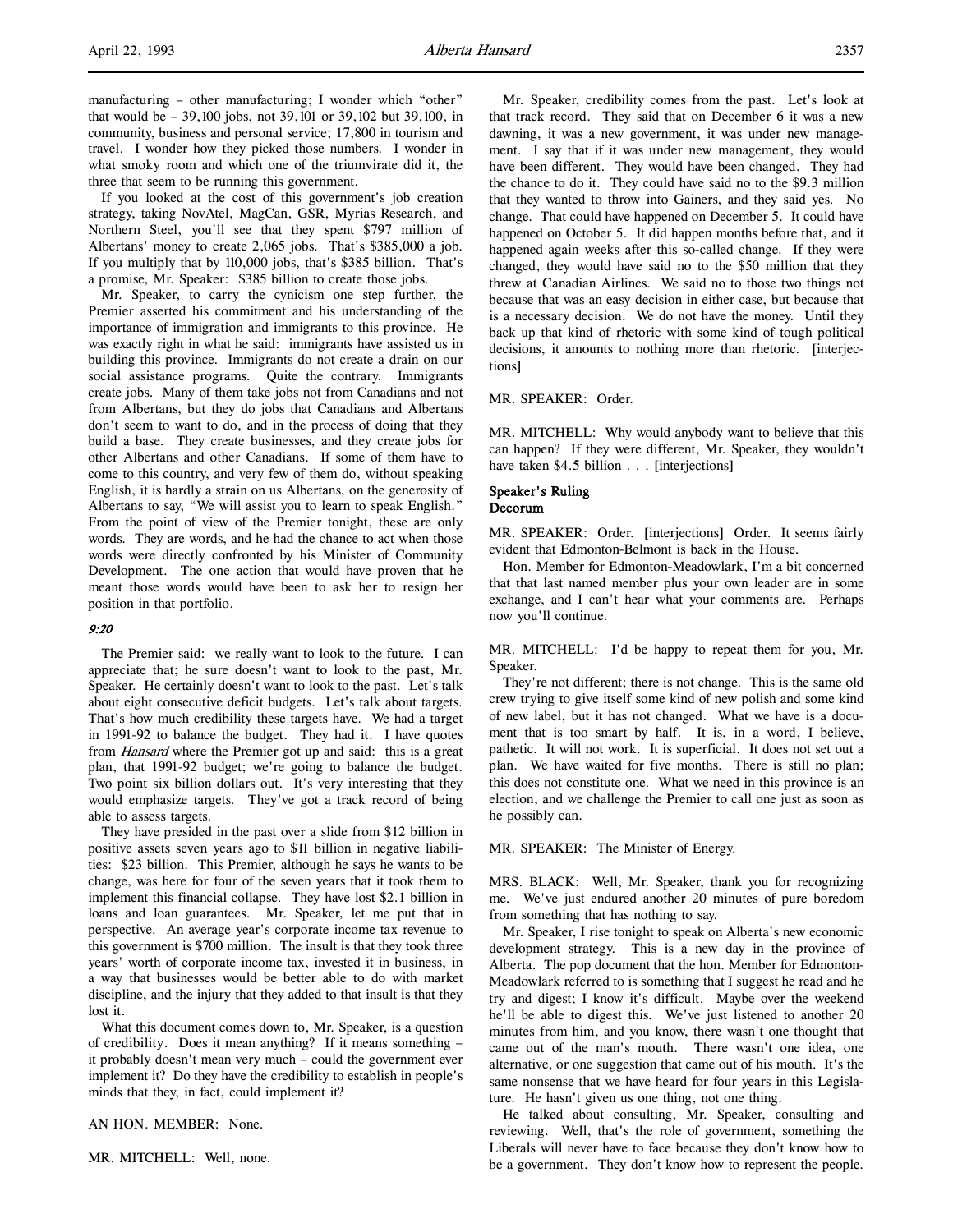This government has gone out and spent the last four months with the people, and before that we were with the people to come up with a document on the future of our economic strategy within this province.

The previous speaker also talked about credibility. Credibility? I have a problem when the person who's developing an economic strategy – in fact, the two I see in the Liberal caucus or the second opposition party – has so much Principal behind him. I find that very difficult to call the word "credibility" when we're talking about an economic document, a strategy for the future, Mr. Speaker, because for four years I haven't heard one. I hope that's not your strategy: just to come out and throw more dribble to the people. If that's what the Liberals are saying, good luck.

Mr. Speaker, tonight I want to talk about the Department of Energy and the energy industry, the sector that is very important to this province. When I look at this document, I'm pleased to see that in fact it's a document that recognizes many factors that are very important to this industry. It talks about fiscal realities; it talks about facing the fiscal issues of the province. Those are factors that are very important to this industry. Those are things that the industry has faced. Those are things that the industry has said: "Government, you must face the fiscal realities. You can no longer avoid them; you must face them." They've also said that if we're going to develop further in our business, we have to have more research. We have to have more innovation. They've also said: "Don't turn your back on us. We're the strength behind Alberta in the energy sector. We're the very basis of the economic well-being in this sector." They've also talked about: "Let's look at other opportunities to create wealth within this industry. Let's look at things that are community based, how we can develop things in our own communities that are in small power producer programs, that are in other initiatives within renewable energy initiatives. Let's look at regulatory environments. Let's review that. Let's consult back and forth. Let's look at an international strategy, a way to develop a new marketplace within this industry. Let's look at intergovernmental partnerships within this industry. Let's not have duplications and overlaps, and most importantly let's create some jobs and skill development." Mr. Speaker, those are the nine elements of the economic strategy. They fit energy to a T. The energy industry has been waiting for this kind of a strategy to work in co-operation with government.

Let's go over some of these areas, Mr. Speaker. This industry has had a very difficult time for the last 12 years. Most of it started with the result of the national energy program, brought in by the Liberal government federally and supported, I might add, by Westlock-Sturgeon, who last year in this House stood up and said bring back the national energy program. That's the Liberal policy, Mr. Speaker.

# 9:30

MR. PASZKOWSKI: Who said that?

MRS. BLACK: Westlock-Sturgeon sat in this House and said that. He yelled it across.

The second thing that led to this was the downturn in the marketplace, high interest rates, and the differential on the U.S./ Canadian dollar. Fiscal realities are not new to the industry, Mr. Speaker. This industry has had to face them all the way along. In 1986 we saw a drop of 50 percent in the price for crude oil. That not only hit the provincial coffers, but it also hit the industry very dramatically. We saw a softening in the gas prices. We didn't have a marketplace. We have opportunities today that we didn't have 10 years ago. We got rid of the Liberals in the federal government, thank goodness.

What can we do collectively and through consultation and review with an industry that is the very backbone of this province? Well, Mr. Speaker, we can work with this industry, and we can look at ways in which we can co-operate and have a benefit for all Albertans. We are, in fact, the people that protect the interests of Albertans and the resource royalties here. We do that as government.

Mr. Speaker, we put in place last year a revamping of our royalty program. This was done to help our industry get going, give them a start. We made some modifications to a royalty structure that had not been reviewed since the 1970s. It had to be reviewed. It took two years of consultation with industry and government departments to put this review in place. [interjection] Consultation is not good? I'm sorry; that's the only way to go. That's the way to do it. We brought this program in, and we put it in place in the fall. We've seen activity levels increase as a result in part of this royalty program – phase one, the restructuring of it. It has developed our industry. It's moved our industry along.

We then said in January that we're going to go into phase two of this program, again with consultation with industry. We said that the second phase will be the simplification side. We'll take the industry into a simplified royalty program, something that had to be done again through consultation and review with industry, which the Liberals object to. We went out and sat down with industry, and we said, "What do we need to do?" We need to simplify this whole process to cut out a tremendous amount of administrative costs that were burdensome and cumbersome and were taking up costs of government, costs to the industry. We said that we would put this simplification program for gas royalties in place and we would have it operational by January 1, 1994. Mr. Speaker, that program is under way. We are proceeding with that program. That program alone will give industry back \$25 million a year in savings on administrative costs. What will it do to government? Because every document they file we receive, it will save government, once the program's operational, \$20 million a year in administration costs. Now, that's called building on strength, co-operation, communication, and consultation. I know that's something that the opposition objects to.

Mr. Speaker, we also worked with industry this spring. We had a development drilling program for crude oil in place that was to expire on March 31, 1993. Due to early spring breakups, road bans, the activity level that had increased throughout the industry, we were not able to complete that program. We worked with industry, and we extended that program to the end of June. That's a benefit to not only the industry but to all of Alberta, to have that drilling program continue on.

MR. PASHAK: [Inaudible] relevance to what's in the plan.

MRS. BLACK: I just heard from the NDP, "That's a stupid plan." Well, I can just tell you, Member for Calgary-Forest Lawn, that you can face the people in Calgary and tell them that that's a stupid plan. Calgary-Forest Lawn, you can go back and say this as well. As of last week I met with the Canadian drilling contractors. They told me that in the last three months we have put 7,500 people back to work in this oil patch. In addition to the 7,500 people that were back to work in this oil patch in the last few months, they have increased their forecast for drilling activity in the province of Alberta, and it will be up to around 6,000 wells this year. The program is working. That comes from consulting with industry, working with industry to a common goal. The goal is to get our industry back working to its full potential in the province of Alberta as quickly as possible, and that is what we are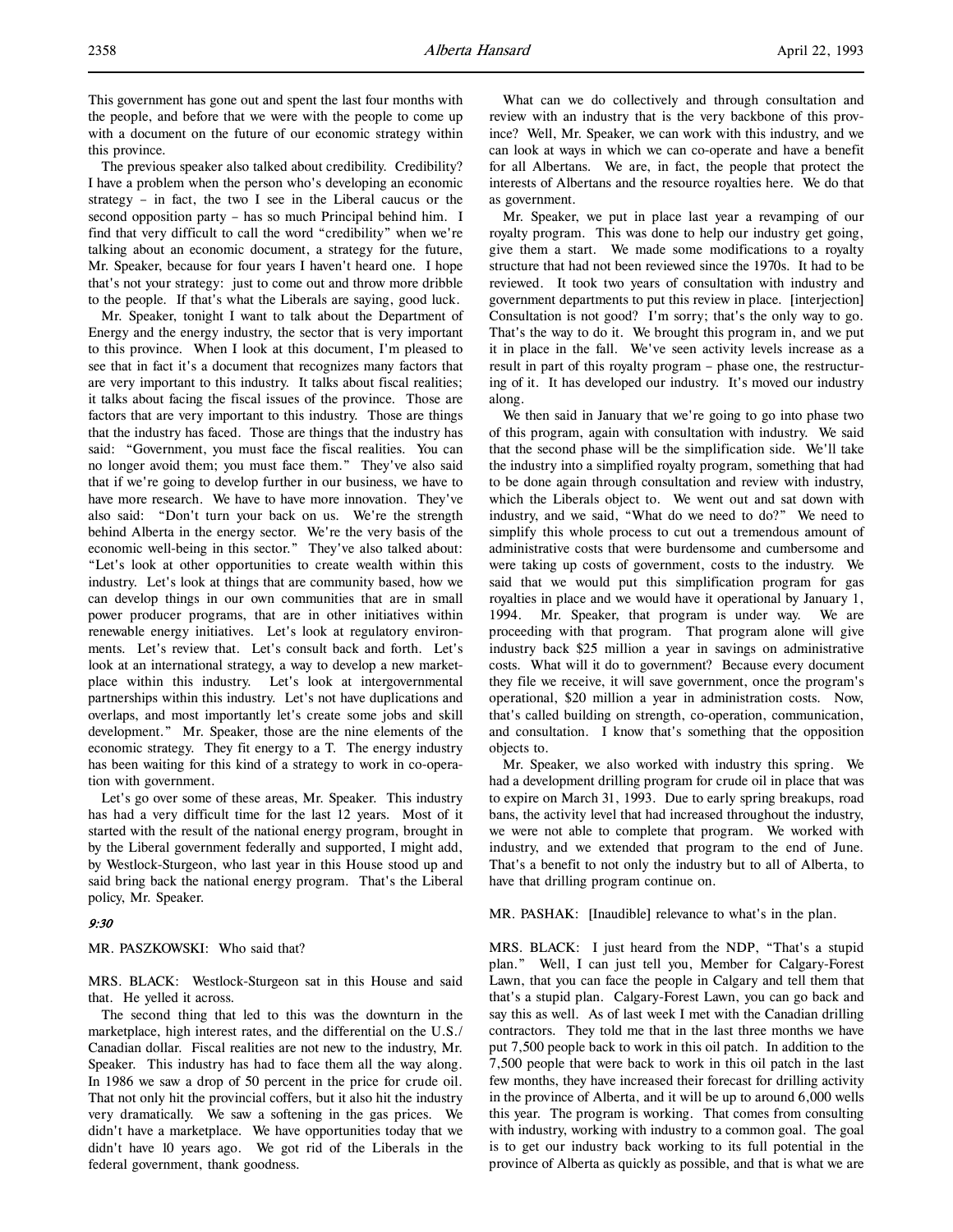doing. That's called economic development strategies. That's working.

Another thing the industry said to me was that we have a cumbersome regulatory process in this province: every time we put a new regulation in place, we create more forms, but we forget to take the old ones out. The challenge has been put forward, Mr. Speaker, because industry has said: "This is costing us money. This is slowing down our activity." This is costing government money. There's a task force in place, through consultation and review, that I have asked industry to participate in, and they are going through the regulatory bodies right now and identifying specific regulations that are in place that are redundant and unnecessary and can be eliminated. Our goal is to take the one foot high rule book and bring it down to four inches, and that will happen.

Another situation arose that is in keeping with building on our strengths. The hon. minister of agriculture and rural development and I had a situation develop; it was called surface access. We had a problem within this industry. We need to build on the two strengths, the agricultural industry and the energy industry. So we asked two groups, one from the energy industry, one from the agricultural industry, to join together to review surface access problems, to sort them out without government intervention, to sit down and reach consensus, and to develop a collaborative approach of how they can sort out their differences, keeping in mind that they both have the same objective: to have a successful, profitable, and healthy industry both in the agricultural industry and in the energy industry. Do you know, Mr. Speaker, that through that kind of consultation and review, which the opposition objects to, both those industries for the first time have sat together at the table and are developing a strategy of how to deal with the outstanding issues, how to do it without – without – government intervention? That's called looking at regulatory environments. That's called developing opportunities.

# 9:40

We also had another situation arise with the Electric Energy Marketing Agency. A year ago a review had been done. A report that I filed in this House in February had been sent out to the public. The report had a number of recommendations within it. I went back and asked the stakeholder groups to review those recommendations. I asked them: "Don't tell me they're wrong. Tell me what you would have in place of those recommendations. It's too easy to say everything is wrong; that's not good enough. Come back with an alternative." What happened, Mr. Speaker? For the first time I asked the stakeholder groups to join together, which they in fact did. They sat at the table together, and again they saw an opportunity to correct something, to make some headway. They came back to me, the four major stakeholder groups, in a joint letter and said: we believe that without government intervention, we can come to consensus for a new structure and model for the delivery of electrical power within this province. They, all four – Alberta Power, TransAlta utilities, Edmonton Power, and the city of Calgary – collectively joined together and said: we can develop new opportunities in a new framework; would you give us that opportunity to do that? I said: "You're darn right I will. Go ahead and do it. Come back to me and give me that model. Let's work on it. But don't forget you also must deal with individuals. You cannot just have the four groups. You must deal with individuals so that people have input into that process." You know what? It's working. They're working right now to develop that framework and that model to come back to the government with some recommendations.

Mr. Speaker, someone said to me when I was out on travels of Alberta in the last four months since becoming Minister of Energy

that the energy industry is a sunset industry. Well, that's absolute nonsense. This is a sunrise industry. When you look at this industry and you realize the potential that sits in this industry with new technology, new developments that we have today, we have the ability to go back into old reserves and reservoirs and pull out probably another 20 to 30 percent of the existing pools. We can do that today with the new technology and developments that have taken place within this industry. We have the potential to produce in our oil sands fields, which I call the jewel of Alberta, enough oil with today's leases to provide all of North America with their necessary supplies. In fact, in the existing leases that we have today in our oil sands reserves, we have more crude oil than they have in all of Saudi Arabia. So when someone tells me that this is a sunset industry, I say that that's absolute nonsense, because we have a potential right there today, right there waiting for us, to supply all of North America with their needs over a number of years. We have taken technology, and we have brought those reserves into a commercial position. Today through our investment in the Lloydminster upgrader facility, we are producing 30,000 barrels a day of upgraded crude. Within three years we should be up to 42,000 to 45,000 barrels a day to go through the Lloydminster upgrader. That's progress, a dream come true.

On Monday I was up in Fort McMurray, and I went through a process. I went out on the draglines, Mr. Speaker. Anyone that hasn't been out on those draglines should go and see what's there. It's a phenomenal process. I went in it for a ride and delivered a load of oil sands in a 240-ton truck.

# MR. CARDINAL: That's power.

MRS. BLACK: That's power. You bet it's power. And that's progress.

 I can remember when I was in the oil industry, Mr. Speaker, back when I worked for a company called Sun Oil, that we had an affiliate called Great Canadian Oil Sands up there. We didn't have those kinds of trucks. When I got back up there and had a look at this, it's phenomenal the development that has taken place.

Mr. Speaker, what I also found exciting is when you tie in building on our strengths and our conventional crude, looking at our new markets for our gas, and going up in our heavy oil and oil sands projects. Somebody over there said to me one day that it's not environmentally friendly. Well, I've got news for you.

MR. SPEAKER: Excuse me, hon. member. You have what?

MRS. BLACK: I have news?

MR. KOWALSKI: You can't use "hell."

#### MRS. BLACK: I didn't say "hell."

Mr. Speaker, what I have is news for you. I went over there, and I'll tell you; this was so exciting. I saw the reclamation process through the science and research programs that they have up at Fort McMurray. I saw a field where they had reclaimed the land. They'd planted wheat on that land last year. The land has reseeded the wheat, and it's growing again this year, on reclaimed lands. I then went over to a buffalo paddock where they've got natural grasslands growing on reclaimed lands. The buffalo have been breeding, and they're going to be restocking Wood Buffalo park with these baby buffalo. That's on reclaimed land. You never hear any accolades going into this industry from the opposition. They ought to go out and see it, because it's phenomenal what they are doing in this industry. You just have to go to